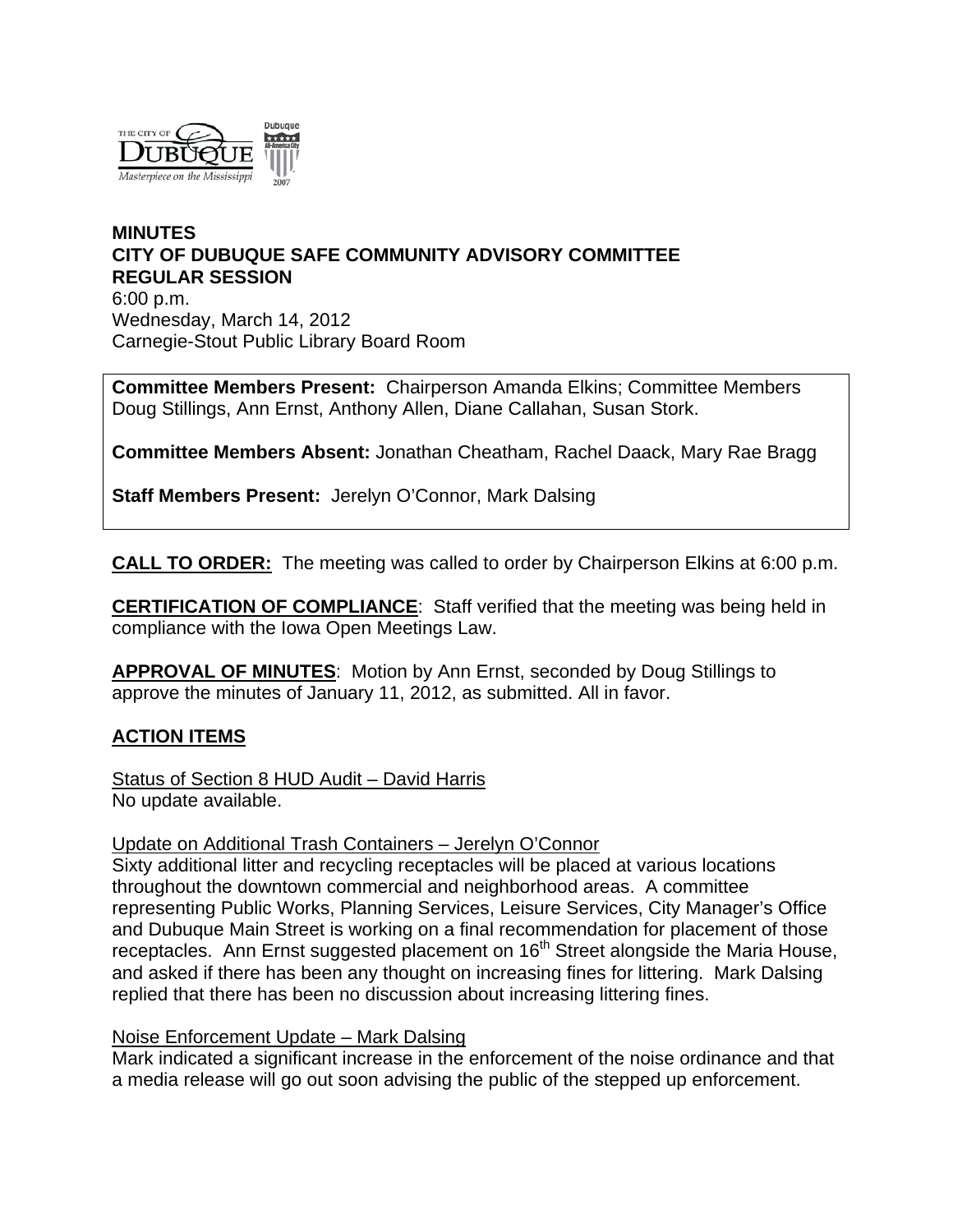Minutes – Safe Community Advisory Committee March 14, 2012 Page 2

Mark distributed a chart of police statistics on traffic enforcement and the number of warning citations and loud exhaust/loud music enforcement.

### Substance Abuse Statistics – Mark Dalsing

Mark provided a chart showing all arrests with drug and alcohol violations as well as the statistics for Juveniles. Doug asked about the recent uptick on meth. Mark explained the theory is that there is a ten year cycle – persons convicted of meth 10 years ago are now being released from prison. He added that the new method of manufacturing meth is highly volatile. Substance abuse is tied to many other crimes – domestics, robbery, etc. In the high schools they are seeing primarily prescription drugs and marijuana.

### Juvenile Curfew Update – Mark Dalsing

Jonathan Cheatham had asked for information on truancy. Mark shared statistics from the DCSD on informal attendance contracts, formal mediations, and county attorney's office referrals. Anthony Allen noted that many of the truancy issues are resolved through mediation.

Mark also addressed parental responsibility. Fifteen families have been notified. Two families are in the court system with municipal infractions.

# Draft letter to Dubuque Community School District

Amanda reported that Rachel Daack has had some discussions with the school district and requested that discussion be tabled until the May meeting when Rachel will be present.

### "I'm a DBQer" Series

Diane stated that she's been in contact with both the Dubuque Advertiser and the Golden View. Both papers are happy to provide space but are not willing to write the articles. Mark suggested contacting local colleges for help with writing.

Anthony suggested the article for The Golden View be approached from the sense or perspective of the individual. He suggested that perhaps the ICC team could provide some tips.

Susan is willing to contact NICC to see if a writing class would be interested in taking this on. Amanda suggested we start with the SCAC members who write an article from our own point of view.

Doug stated that the purpose of the articles was to help people understand that people of different cultures are also Dubuquers.